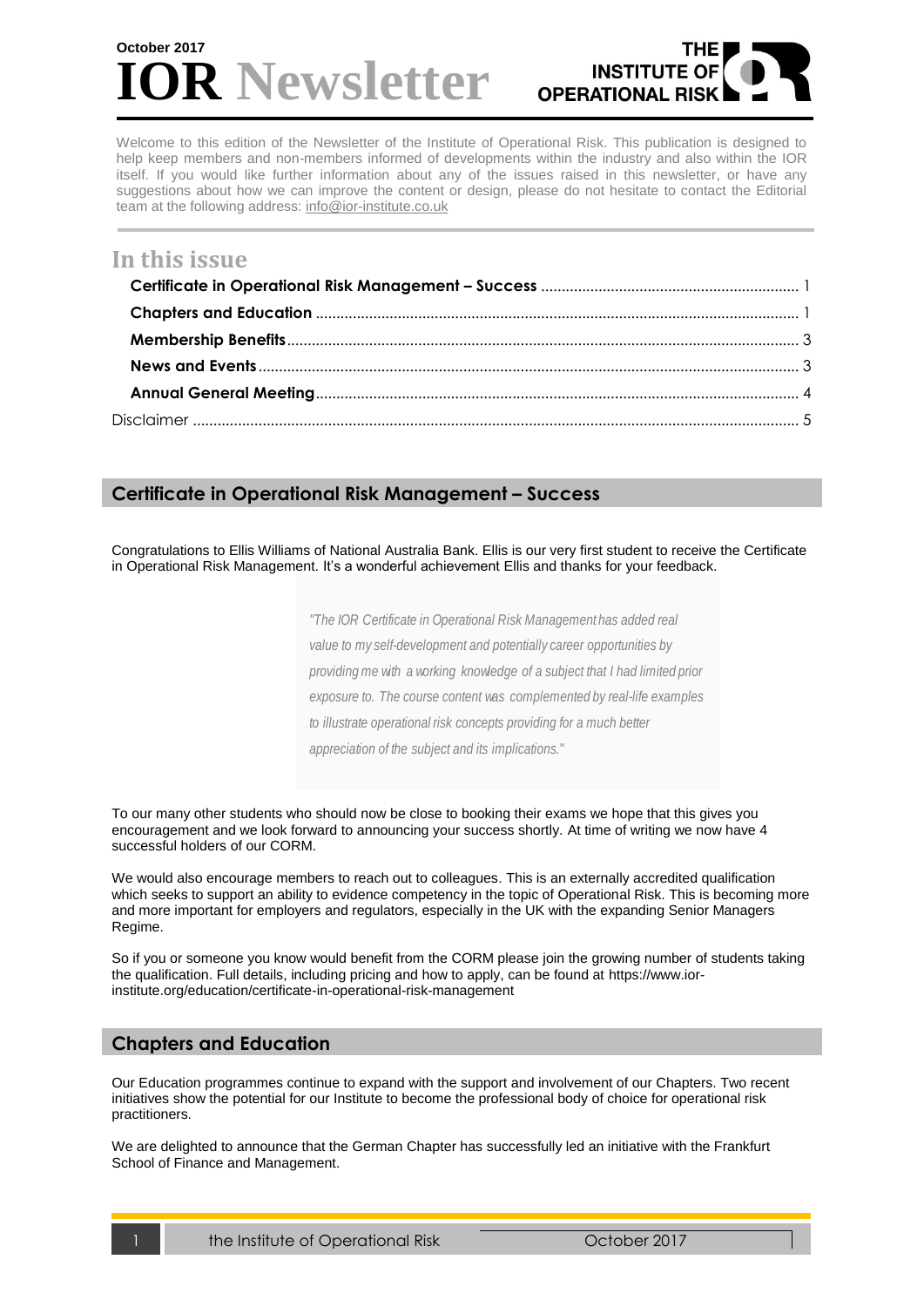#### **Non-Financial Risk Degree Programme**

Not only due to media-effective scandals, non-financial risks are in focus – regulators and affected companies as well show a high amount of interest regarding the identification and steering of operational risks, reputational risks and other non-financial risks.

On that basis, in cooperation with the IOR (German Chapter), the Frankfurt School of Finance & Management offers a degree programme related to non-financial risks, consisting of attractive seminars and conferences as well as the exchange with industry experts. Acknowledged professionals provide participants with their expertise.

The programme addresses experts from banks and insurances in the region Germany, Austria and Switzerland, mainly employed in the areas of OpRisk management, Compliance, Security, IT, and Audit (Advanced Level). The language base for the course is in German.

The programme consists of the following modules:

- Mathematical and statistical basics of risk management and controlling
- Operational risk
- Business Continuity Management
- Non-Financial Risks
- Controlling of reputational risk
- OpRisk Forum optional
- RepRisk Forum optional
- OpRisk quant-workshop optional

Please follow the link for further information and registration.

#### [NFR Degree Programme](http://www.frankfurt-school.de/de/ExecutiveEducation/0000001209978S~/Zertifikatsstudiengang%20Risikomanager%20f%C3%BCr%20Non-Financial%20Risks)

Meanwhile a visit to the UK from South Africa led by Professor Jackie Young (FIOR) indicates how the Institute and Academia can work together in different ways.

#### **INSTITUTE OF OPERATIONAL RISK/UNISA COLLOQUIUM**

During 11 – 15 September 2017 a team consisting of members of the Department of Finance , Risk Management and Banking, Unisa, under the leadership of Prof Jackie Young, attended a colloquium and symposium hosted in conjunction with the Institute of Operational Risk (IOR) in the UK, London. The team consisted of the following members:

Prof Jackie Young – team leader and supervisor Prof Johan Marx – panellist and supervisor Prof Ashley Mutezo – panellist Ms Liana Griesel – PhD student Mr Johan van Huyssteen – PhD student Ms Erika Botha – PhD student Mr Gerhard Grebe – PhD student Mr Jethro Godi – PhD student Ms Sune Mare – MCom student

The aim of the visit was to establish an international networking relationship between Unisa and the IOR, participate in a symposium and to provide students the opportunity to present their research (work in progress) and receive feedback from a panel of experts.

Dr Jimi Hinchliffe (Chair of the England and Wales Chapter, IOR),hosted the Symposium, coordinated by the England and Wales IOR Chapter, on 13 September 2017. The chairperson of the symposium, Prof Tony Blunden (Head of Consulting at Chase Cooper Ltd), lead a debate on:

"The modeling of operational risk has brought little or no value for management of it!"

The speakers included Philip Umande (Head of Operational Risk Capital, Lloyds Banking Group), Prof Rodney Coleman (Honorary Senior Research Fellow, Imperial College) and Alex Marcuson (Marcuson Consulting). After an interesting debate, it was confirmed that modeling of operational risk is adding value and should develop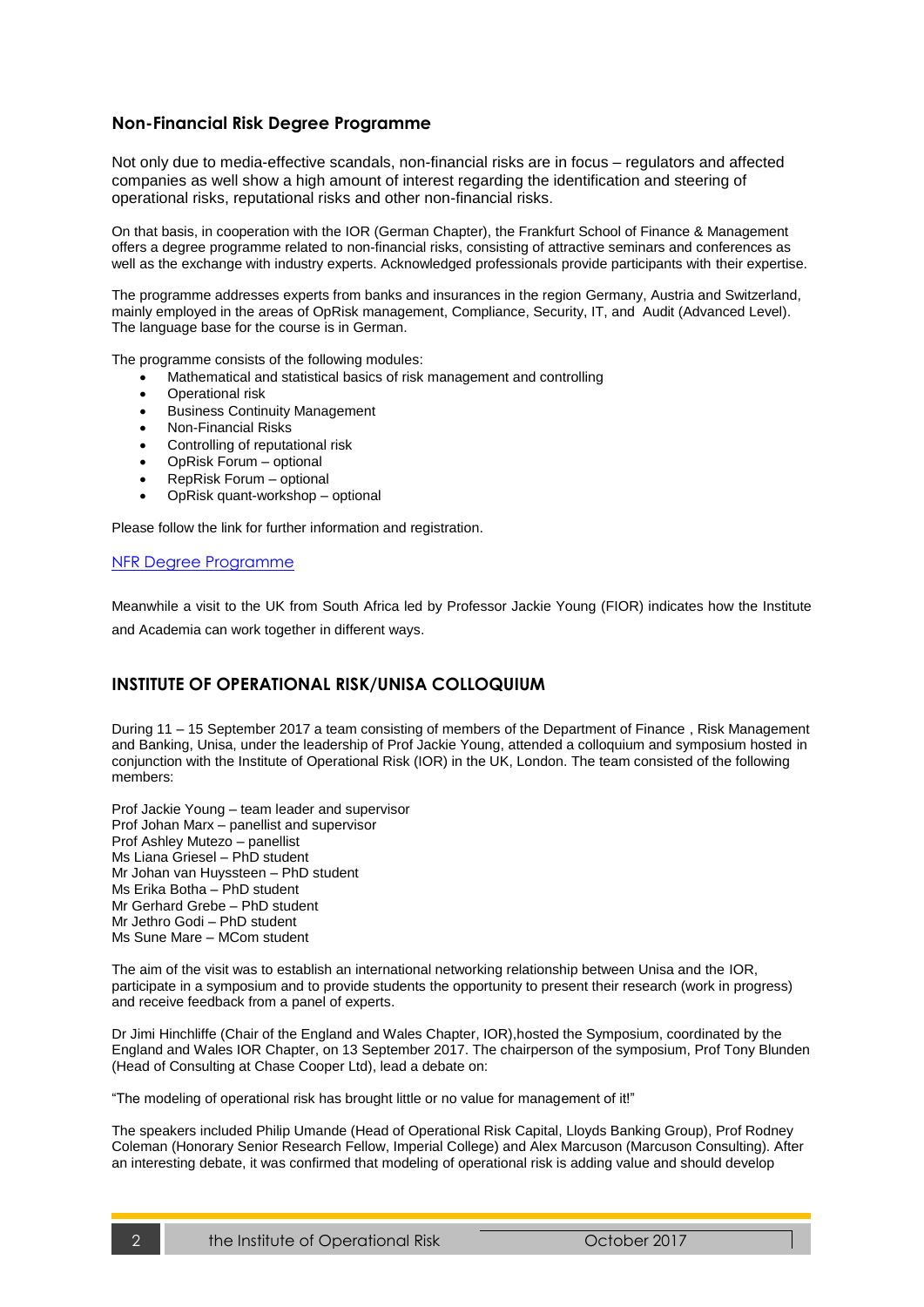further in the future. It also requires further research from academics in the field of risk management and actuarial/decision sciences.

The following colloquium, hosted by the IOR Council, took place in London City, on 14 September 2017, and aimed to provide an opportunity for Unisa MCom and PhD students (busy with research in risk-related studies) to give a presentation on their research to a panel of experts/professionals. The panel consisted of the following members:

Mr John Thirwell (FIOR) (Panel Chairperson) – Council member of the IOR. Mr Phillip Martin (FIOR) – Council member of the IOR Dr Cormac Bryce – Nottingham University, and Chief Examiner for the IOR Prof Jackie Young (FIOR) – Supervisor Prof Johan Marx – Supervisor Prof Ashley Mutezo – Member of the IOR

The students gave presentations to the panel on the following topics:

Mr Johan van Huyssteen (PhD) - A framework to optimise investment strategies for small and medium non-life insurers in South Africa.

Ms Liana Griesel (PhD) - An integrated strategic and risk management framework for corporate institutions: a South African perspective.

Mr Jethro Godi (PhD) - A diagnostic evaluation of risks for investors in emerging markets: a BRICS perspective. Mr Gerard Grebe (PhD) - A revised Basel III framework for banks operating in East- and West-Africa. Ms Erika Botha (PhD) - Perceived success of energy strategies with the South African Financial Services Sector. Ms Sune Mare (Masters) - A critical analysis of operational risk appetite for the banking industry in South Africa.

Students received constructive feedback that may be incorporated into their research, which could benefit their studies to ensure that it adds value on an international basis and to the relevant body of knowledge.

According to feedback from the IOR and the team members, this project should be repeated in future and it could involve other countries where the IOR has a footprint (Chapters) such as England, Germany, Netherlands, Scotland, Ireland, Wales, Denmark and Nigeria. In view of the success of our visit, the IOR is prepared to host a similar event in future and equally prepared to extend the invite to students from other international tertiary institutions.

Prof Jackie Young wishes to thank everyone for their contributions, especially the IOR for hosting the events and Unisa (College of Economic and Management Sciences) for their support.

#### <span id="page-2-0"></span>**Membership Benefits**

The Institute continually looks to partner with organisations who share the same values and objectives for the discipline of operational risk. The Institute is delighted to announce a partnership which meets these aims and offers additional value t our membership. This partnership with Risk.net means that we will shortly offer

- A bespoke IOR partners bundle with a 25% discount priced at £2,250, this includes:
	- $\circ$  Risk.net Business subscription with Risk magazine
		- o Print and online access to the Journal of Operational Risk
	- o Access to the Risk.net apps including Operational Risk
- Enterprise partners discount an increased discount offer will be applicable for those who have several colleagues from the same organisation who would like access to Risk.net;
	- 25% off any of Risk.Net Operational Risk events (Asia/ EU/ US) to all IOR members.

Further details will be formally announced via our website and a direct mailing

#### <span id="page-2-1"></span>**News and Events**

The Institute was delighted to be able to provide feedback to the UK Prudential Risk Authority on their recent Consultation Paper CP12/17 Pillar 2A capital requirements and disclosure. The drafting was led by Council Director Michael Grimwade and the full text of our response can be found at [https://www.ior-institute.org/ior](https://www.ior-institute.org/ior-news/ior-response-to-consultation-paper-cp1217-pillar-2a-capital-requirements-and-disclosure)[news/ior-response-to-consultation-paper-cp1217-pillar-2a-capital-requirements-and-disclosure](https://www.ior-institute.org/ior-news/ior-response-to-consultation-paper-cp1217-pillar-2a-capital-requirements-and-disclosure)

.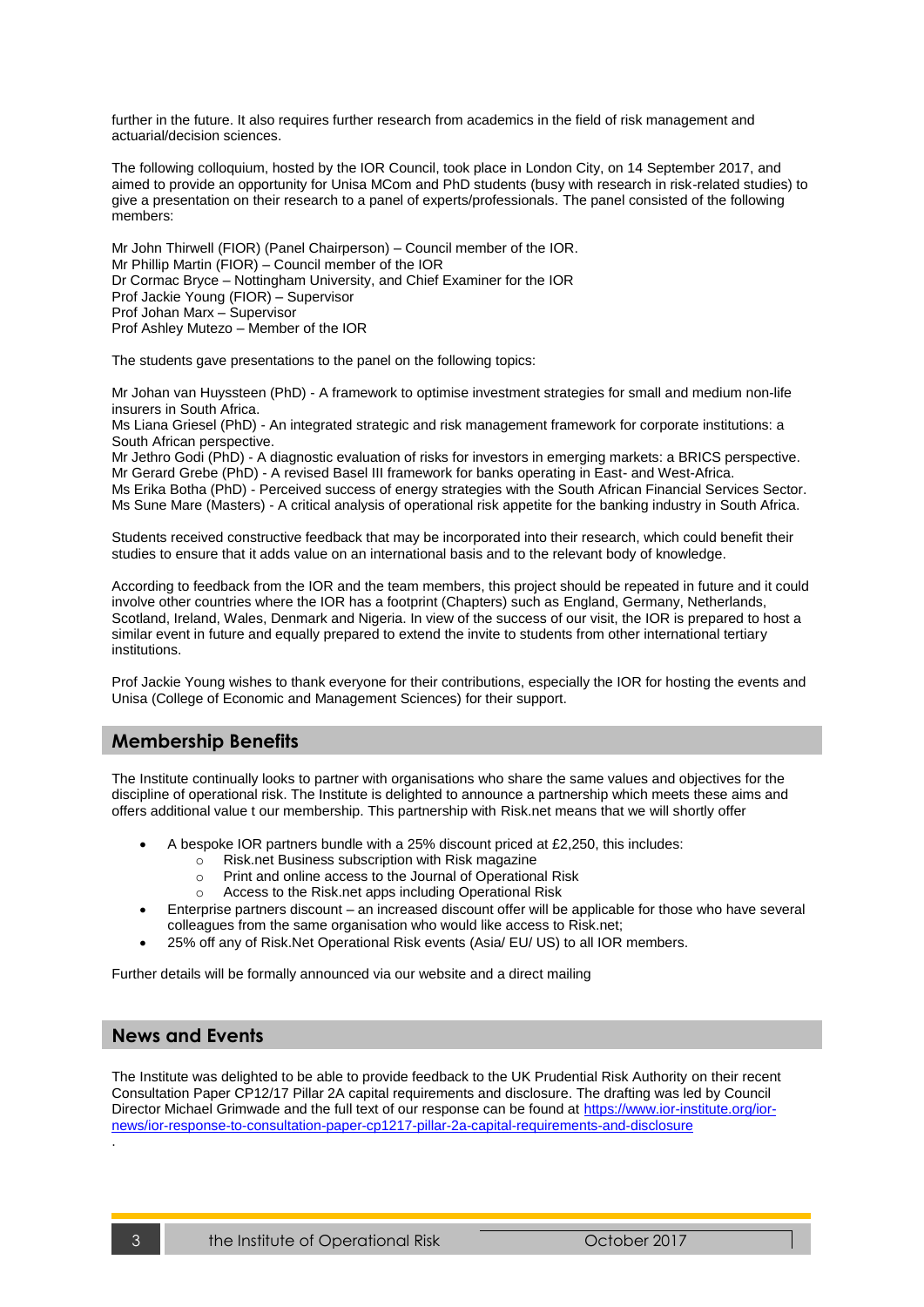Our Director for Marketing, Manoj Kulwal, has led an initiative which introduces the opportunity for members who cannot access a local Chapter to access Webinar based events. These are free to both members and nonmembers when presented and then, when recorded, only available to members in the members area of the website.

Upcoming Webinars and events for your diary can be found below with full details available at [https://www.ior](https://www.ior-institute.org/ior-events/upcoming-events)[institute.org/ior-events/upcoming-events.](https://www.ior-institute.org/ior-events/upcoming-events)

- [IOR England & Wales -](https://www.ior-institute.org/ior-events/ior-england-wales-building-accountability) Building Accountability Monday, October 23, 2017 3:30 pm 6:00 pm
- [3rd Annual Culture and Conduct Forum for the Financial Services Industry](https://www.ior-institute.org/ior-events/3rd-annual-culture-and-conduct-forum-for-the-financial-services-industry) Tuesday, November 7, 2017 - All Day
- [AFB + IOR England & Wales Chapter Networking Evening for Operational Risk practitioners](https://www.ior-institute.org/ior-events/afb-ior-england-wales-chapter-networking-evening-for-operational-risk-practitioners) Tuesday, November 21, 2017 - 5:30 pm - 8:00 pm
- 7th Annual Scottish Chapter Conference Thursday, November 30, 2017 All Day
- Webinar [Calculating Cost of Managing Risks](https://www.ior-institute.org/ior-events/webinar-calculating-cost-of-managing-risks) Friday, December 8, 2017 2:00 pm 3:30 pm

In a joint initiative with the Center for Finance Professional[s https://www.cefpro.com/,](https://www.cefpro.com/) the Institute launched a major international survey at the CeFPro Conference in New York on the 18/19<sup>th</sup> October 2017.

This important initiative seeks to answer some of the core questions:

- What do we understand of operational risk approaches today?
- How are the tools and skills being applied?
- Where does the discipline go from here?

The research output will be relevant to anyone seeking to develop their operational risk resources, toolkits and methodologies. It will also provide useful data to the Institute as we continue to develop our long term strategies. The report will be written by Institute authors and launched at the Next Gen Operational Risk Europe Conference in Spring 2018. Members are encouraged take part and the survey links will be distributed to our Linked\In Group, this Newsletter Group and to Members in the next few weeks.

In another significant partnership the Institute, in conjunction with U.K. Finance, the main trade body for all financial services firms in the UK, we are supporting the creation of a Heads of Operational Risk Club. This leverages U.K. Finances successful initiatives for CEO and CRO Clubs which allow senior leaders to share experiences and discuss topics that influence both their role and organizational focus.

Places are limited to the first 30-40 applicants and members who are in a senior operational risk role can apply via the following link:

<https://www.ukfinance.org.uk/training/the-uk-finance-heads-of-operational-risk-club/>

#### <span id="page-3-0"></span>**Annual General Meeting**

The Institutes 13<sup>th</sup> Annual General Meeting will be held between 6.00 and 8.00pm on the 23<sup>rd</sup> November 2017. The meeting will be held at the 8 Club Moorgate [http://www.eightclub.co.uk/moorgate.](http://www.eightclub.co.uk/moorgate)

Full details including the Agenda and related papers will be distributed direct to members via email. Members are asked to please make sure that their email addresses and contact details are up to date. You can update your contact details via the IOR Websit[e www.ior-institute.org.](http://www.ior-institute.org/) If you do not receive your AGM papers please contact [info@ior-institute.org](mailto:info@ior-institute.org) to both get copies and to advise us of your current contact details.

As always the AGM provides a great opportunity to network with colleagues and importantly, to make your views and opinions known to your Institute and to find out from your Council what the year has achieved and what the future may look like.